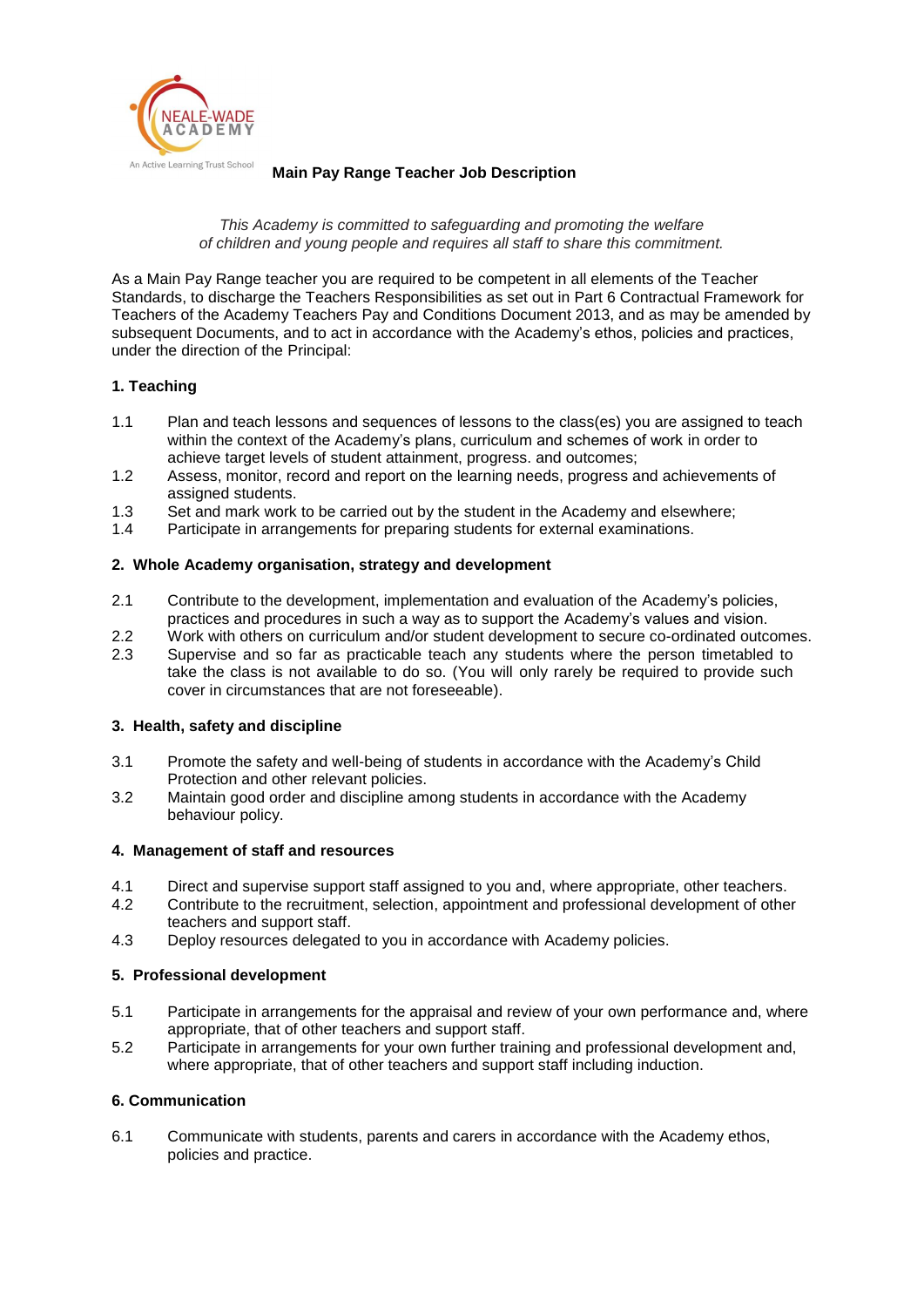# **7. Working with colleagues and other relevant professionals**

- 7.1 Collaborate and work with colleagues and other relevant professionals within and beyond the Academy.
- 7.2 Participating in administrative and organisational tasks, including the direction or supervision of persons providing support for the teachers in the Academy, which require the exercise of your professional skills and judgment.

#### 8. **Fulfil wider professional responsibilities**

8.1 Make a positive contribution to the wider life and ethos of the Academy;

Specific details of the accountabilities (eg the allocated curriculum and/or student development accountability under paragraph 2.2 above) should be recorded below and reviewed annually by the appraiser.

| Paragraph | <b>Specific Additional Accountabilities</b> |  |  |
|-----------|---------------------------------------------|--|--|
|           |                                             |  |  |
|           |                                             |  |  |
|           |                                             |  |  |
|           |                                             |  |  |
|           |                                             |  |  |
|           |                                             |  |  |
|           |                                             |  |  |
|           |                                             |  |  |
|           |                                             |  |  |

This job description and related documents provides the standards and framework for Performance Management Objectives for a Main Pay Range Teacher which will be set under the Academy's Appraisal Policy before, or as soon as practicable after, the start of each appraisal period. The objectives set will be Specific, Measurable, Achievable, Realistic and Time-bound and will be appropriate to the teacher's role and level of experience. The appraiser and appraisee will seek to agree the objectives but, if that is not possible, the appraiser will determine the objectives. Objectives may be revised if circumstances change. The objectives set for each teacher will, if achieved, contribute to the Academy's plans for improving the Academy's educational provision and performance and improving the educational opportunities of students at that Academy.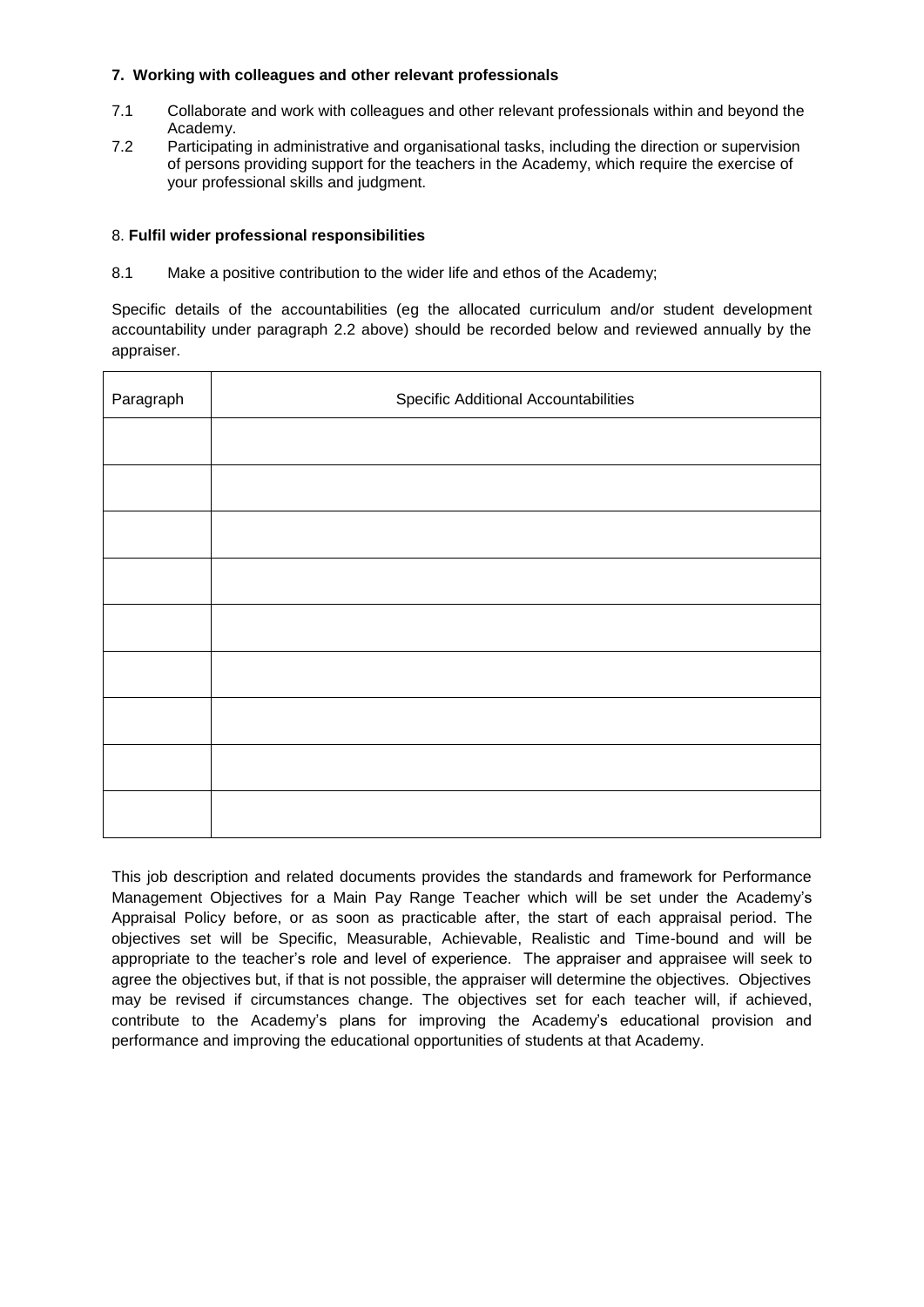#### **Person Specification**

We are looking to appoint an outstanding teacher and one who would be expected to teach across all age ranches and abilities. The ability to offer teaching at Key Stage 5 is desirable but not essential.

You will be expected to contribute to the continued development of the Department's curriculum, particularly in light of changes to the Key Stage 4 curriculum. You should be able to communicate effectively with students and colleagues as well as having good organisational skills.

You should be a reflective practitioner, interested in developing your practice and trying out new strategies in your teaching. You will already be, at least, a fairly good user of ICT, and happy to learn more. Above all, we wish to appoint an imaginative and enthusiastic teacher, who will be keen to work alongside a team determined to create an excellent department.

It is important that students have the opportunity to extend their interest and enthusiasm for the subject by taking part in extra curricular activities, visits and competitions. We would welcome any contributions you could make to these activities at Neale-Wade Academy.

You will have a passion for working with young people and you will relish the satisfaction that comes from helping them to develop and to learn. The successful candidate will be an important part of the department and can expect the support needed to develop his/her career further.

|                             | <b>Essential</b>                                                                                                                                                                                                                                                                                                                                                                                  | <b>Desirable</b>                                                                                                                                               |
|-----------------------------|---------------------------------------------------------------------------------------------------------------------------------------------------------------------------------------------------------------------------------------------------------------------------------------------------------------------------------------------------------------------------------------------------|----------------------------------------------------------------------------------------------------------------------------------------------------------------|
| Qualifications              | Relevant 'A' Levels (or<br>$\bullet$<br>equivalent) and Degree.<br><b>Qualified Teacher Status</b><br>$\bullet$                                                                                                                                                                                                                                                                                   | Good honours degree (2.1)<br>or better).<br>Ability to teach more than<br>one subject.<br>Ability to teach Key Stage 5.                                        |
| Experience                  | Relevant teaching<br>$\bullet$<br>experience or teaching<br>practice.<br>Experience of working with<br>$\bullet$<br>students with a wide range<br>of ability                                                                                                                                                                                                                                      | Currently working or training<br>UK state secondary<br>in.<br>school.<br>Relevant 'life experience'<br>time<br>working<br>e.g.<br>in.<br>business or industry. |
| Knowledge and understanding | The theory and practice of<br>$\bullet$<br>providing effectively for the<br>individual<br>needs of<br>all<br>children (e.g. classroom<br>organisation and learning<br>strategies);<br>Statutory<br>National<br>$\bullet$<br>Curriculum requirements at<br>the appropriate key stage;<br>The<br>monitoring,<br>$\bullet$<br>assessment, recording and<br>students'<br>reporting<br>of<br>progress; |                                                                                                                                                                |

# **Person Specification**